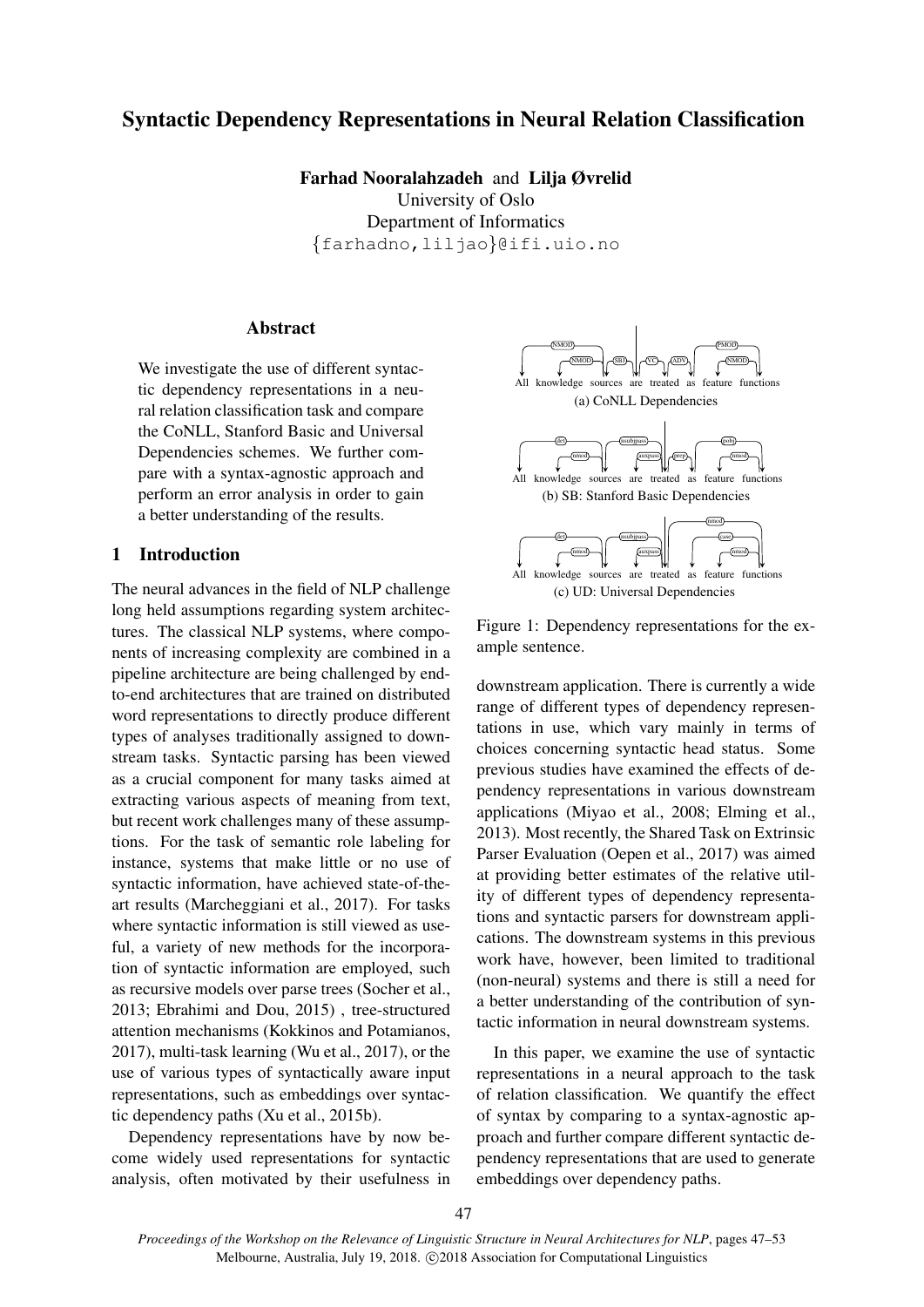### 2 Dependency representations

Figure 1 illustrates the three different dependency representations we compare: the socalled CoNLL-style dependencies (Johansson and Nugues, 2007) which were used for the 2007, 2008, and 2009 shared tasks of the Conference on Natural Language Learning (CoNLL), the Stanford 'basic' dependencies (SB) (Marneffe et al., 2006) and the Universal Dependencies (v1.3) (UD; McDonald et al., 2013; Marneffe et al., 2014; Nivre et al., 2016). We see that the analyses differ both in terms of their choices of heads vs. dependents and the inventory of dependency types. Where CoNLL analyses tend to view functional words as heads (e.g., the auxiliary verb *are*), the Stanford scheme capitalizes more on content words as heads (e.g., the main verb *treated*). UD takes the tendency to select contentful heads one step further, analyzing the prepositional complement *functions* as a head, with the preposition *as* itself as a dependent case marker. This is in contrast to the CoNLL and Stanford scheme, where the preposition is head.

For syntactic parsing we employ the parser described in Bohnet and Nivre (2012), a transitionbased parser which performs joint PoS-tagging and parsing. We train the parser on the standard training sections 02-21 of the Wall Street Journal (WSJ) portion of the Penn Treebank (Marcus et al., 1993). The constituency-based treebank is converted to dependencies using two different conversion tools: (i) the pennconverter software<sup>1</sup> (Johansson and Nugues, 2007), which produces the CoNLL dependencies<sup>2</sup>, and (ii) the Stanford parser using either the option to produce basic dependencies  $3$  or its default option which is Universal Dependencies  $v1.3<sup>4</sup>$ . The parser achieves a labeled accuracy score of 91.23 when trained on the CoNLL08 representation, 91.31 for the Stanford basic model and 90.81 for the UD representation, when evaluated against the standard evaluation set (section 23) of the WSJ. We acknowledge that these results are not state-of-the-art parse results for English, however, the parser is straight-

<sup>1</sup>http://nlp.cs.lth.se/software/ treebank-converter/

forward to use and re-train with the different dependency representations. We also compare to another widely used parser, namely the pre-trained parsing model for English included in the Stanford CoreNLP toolkit (Manning et al., 2014), which outputs Universal Dependencies only. However, it was clearly outperformed by our version of the Bohnet and Nivre (2012) parser in the initial development experiments.

### 3 Relation extraction system

We evaluate the relative utility of different types of dependency representations on the task of semantic relation extraction and classification in scientific papers, SemEval Task 7 (Gábor et al., 2018). We make use of the system of Nooralahzadeh et al. (2018): a CNN classifier with dependency paths as input, which ranked 3rd (out of 28) participants in the overall evaluation of the shared task. Here, the shortest dependency path (*sdp*) connecting two target entities for each relation instance is provided by the parser and is embedded in the first layer of a CNN. We extend on their system by (i) implementing a syntax-agnostic approach, (ii) implementing hyper-parameter tuning for each dependency representation, and (iii) adding Universal Dependencies as input representation. We thus train classifiers with *sdp*s extracted from the different dependency representations discussed above and measure the effect of this information by the performance of the classifier.

### 3.1 Dataset and Evaluation Metrics

We use the SemEval-2018, Task 7 dataset (Gábor et al., 2018) from its *Subtask 1.1*. The training data contains abstracts of 350 papers from the ACL Anthology Corpus, annotated for concepts and semantic relations. Given an abstract of a scientific paper with pre-annotated domain concepts, the task is to perform relation classification. The classification sub-task 1.1 contains 1228 entity pairs that are annotated based on five asymmetric relations (USAGE, RESULT, MODEL-FEATURE, PART WHOLE, TOPIC) and one symmetric relation (COMPARE). The relation instance along with its directionality are provided in both the training and the test data sets. The official evaluation metric is the macro-averaged F1-scores for the six semantic relations, therefore we will compare the impact of different dependency representations on the macro-averaged F1-scores.

<sup>&</sup>lt;sup>2</sup>The pennconverter tool is run using the rightBranching=false flag.

 $3$ The Stanford parser is run using the  $-\text{basic flag}$  to produce the basic version of Stanford dependencies.

<sup>&</sup>lt;sup>4</sup>Note, however, that the Stanford converter does not produce UD PoS-tags, but outputs native PTB tags.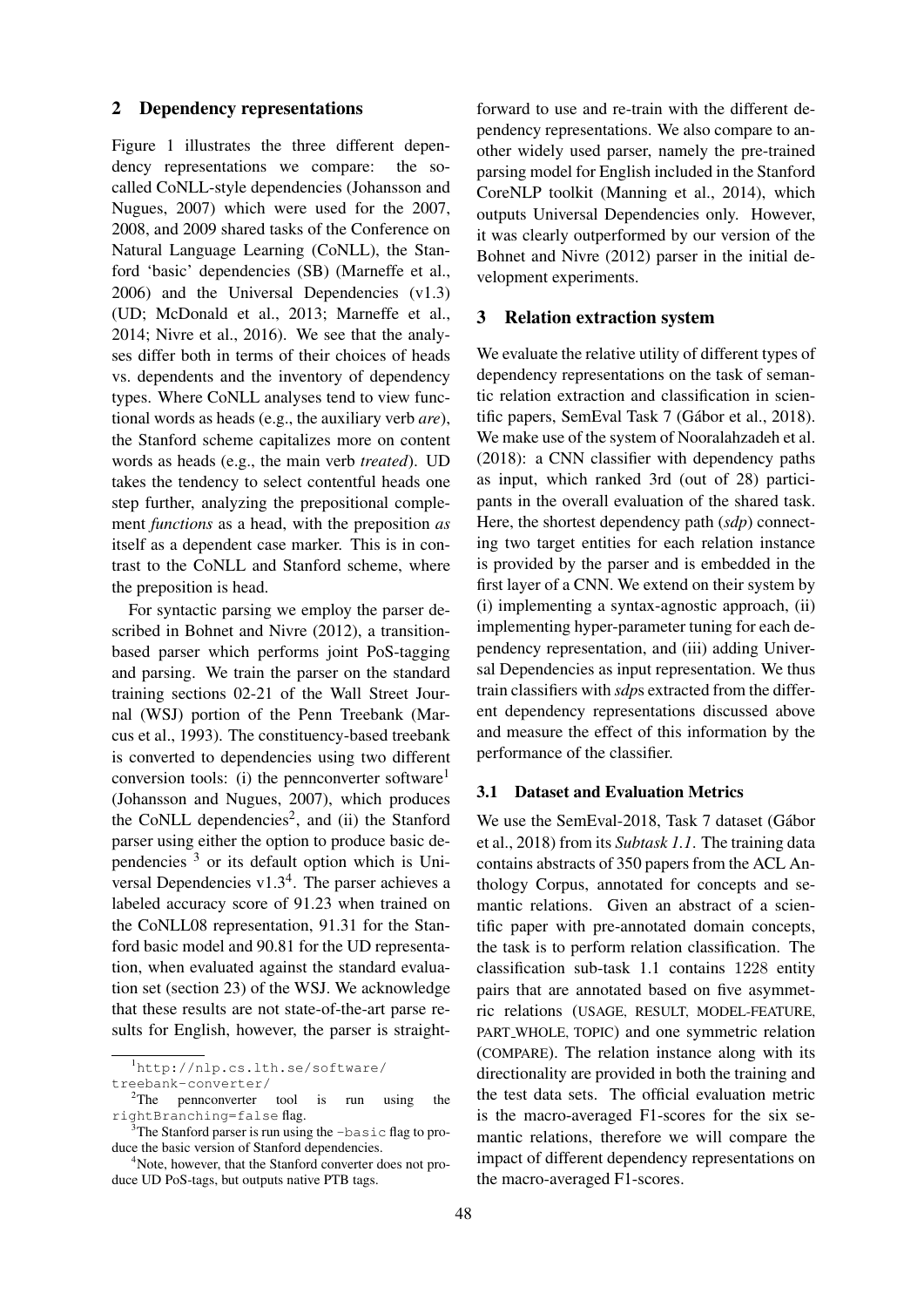#### All knowledge sources are treated as feature functions



Figure 2: Model architecture with two channels for an example shortest dependency path (CNN model from Kim (2014)).

The training set for Subtask 1.1 is quite small, which is a challenge for end-to-end neural methods. To overcome this, we combined the provided datasets for Subtask 1.1 and Subtask 1.2 (relation classification on noisy data), which provides additional 350 abstracts and 1248 labeled entity pairs to train our model. This yields a positive impact  $(+16.00\% \text{ F1})$  on the classification task in our initial experiments.

#### 3.2 Pre-processing

Sentence and token boundaries are detected using the Stanford CoreNLP tool (Manning et al., 2014). Since most of the entities are multi-word units, we replace the entities with their codes in order to obtain a precise dependency path. Our example sentence *All knowledge sources are treated as feature functions*, an example of the USAGE relation between the two entities *knowledge sources* and *feature functions*, is thus transformed to All P05<sub>-1057-3</sub> are treated as P05 1057 4.

Given an encoded sentence, we find the *sdp* connecting two target entities for each relation instance using a syntactic parser. Based on the dependency graph output by the parser, we extract the shortest dependency path connecting two entities. The path records the direction of arc traversal using left and right arrows (i.e.  $\leftarrow$ and  $\rightarrow$ ) as well as the dependency relation of the traversed arcs and the predicates involved, following Xu et al. (2015a). The entity codes in the final *sdp* are replaced with the corresponding word tokens at the end of the pre-processing step.

For the sentence above, we thus extract the path: knowledge sources ← SBJ ← are →  $VC \rightarrow treated \rightarrow ADV \rightarrow as \rightarrow PMOD$  $\rightarrow$  feature functions

#### 3.3 CNN model

The system is based on a CNN architecture similar to the one used for sentence classification in Kim (2014). Figure 2 provides an overview of the proposed model. It consists of 4 main layers as follows: 1) Look-up Table and Embedding layer: In the first step, the model takes a shortest dependency path (i.e., the words, dependency edge directions and dependency labels) between entity pairs as input and maps it into a feature vector using a look-up table operation. Each element of the dependency path (i.e. word, dependency label and arrow) is transformed into a embedding layer by looking up the embedding matrix  $M \in \mathcal{R}^{d \times V}$ , where  $d$  is the dimension of CNN embedding layer and  $V$  is the size of vocabulary. Each column in the embedding matrix can be initialized randomly or with pre-trained embeddings. The dependency labels and edge directions are always initialized randomly. 2) Convolutional Layer: The next layer performs convolutions with ReLU activation over the embeddings using multiple filter sizes and extracts feature maps. 3) Max pooling Layer: By applying the *max* operator, the most effective local features are generated from each feature map. 4) Fully connected Layer: Finally, the higher level syntactic features are fed to a fully connected *softmax* layer which outputs the probability distribution over each relation.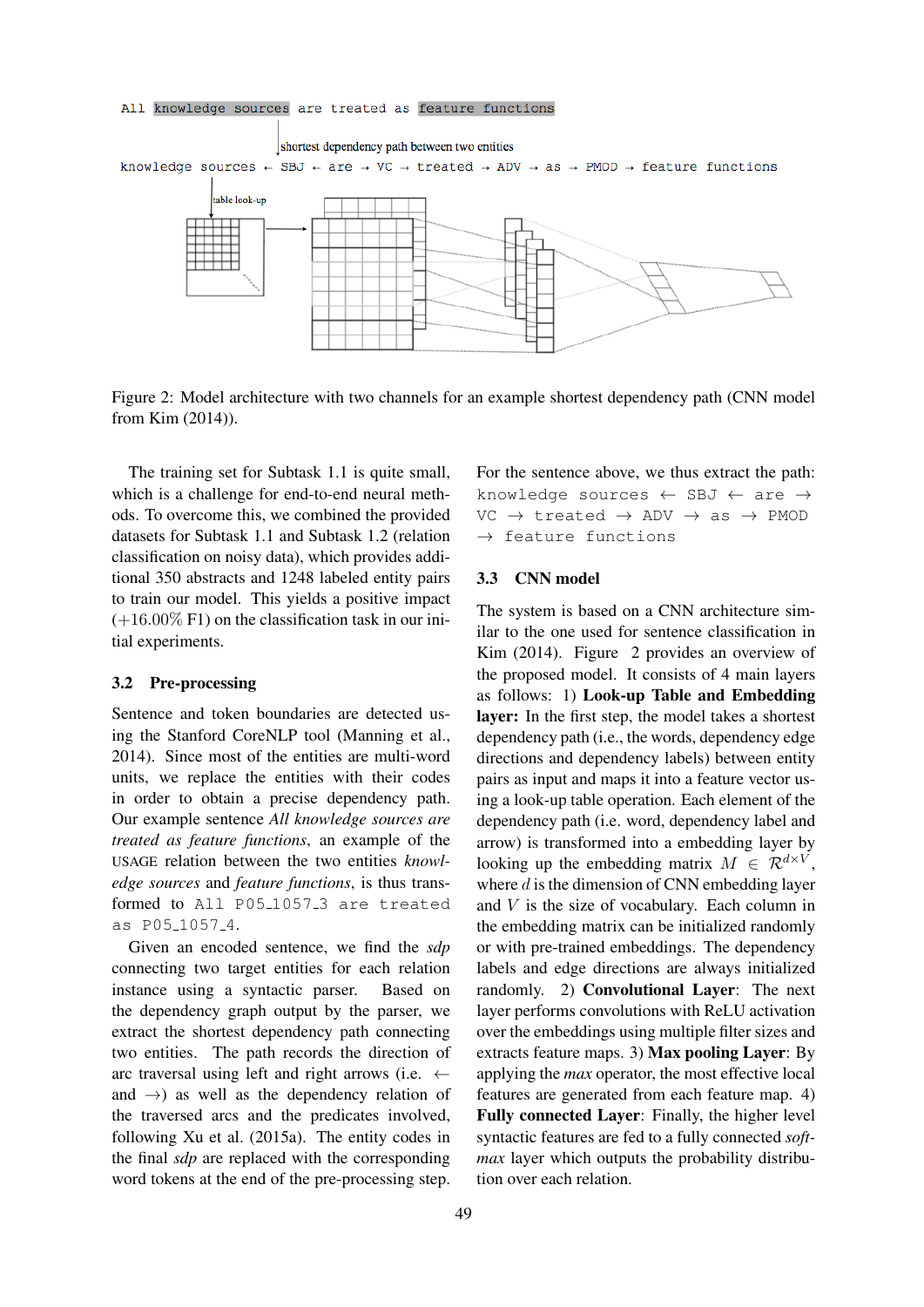|                       | <b>Hyper parameters</b> |                      |                     |            |                  | $F1$ . (avg. in 5-fold) |                        |                        |
|-----------------------|-------------------------|----------------------|---------------------|------------|------------------|-------------------------|------------------------|------------------------|
| <b>Representation</b> | Filter<br>size          | Num. Feature<br>maps | Activation<br>func. | $L2$ Reg.  | Learning<br>rate | Dropout<br>Prob.        | with default<br>values | with optimal<br>values |
| CoNLL08               | $4 - 5$                 | 1000                 | Softplus            | $1.15e+01$ | $1.13e-03$       |                         | 73.34                  | 74.49                  |
| <b>SB</b>             | $4 - 5$                 | 806                  | Sigmoid             | 8.13e-02   | 1.79e-03         | 0.87                    | 72.83                  | 75.05                  |
| UDv1.3                |                         | 716                  | Softplus            | $1.66e+00$ | 9.63E-04         |                         | 68.93                  | 69.57                  |

Table 2: Hyper parameter optimization results for each model with different representation. The  $max$ pooling strategy consistently performs better in all model variations.

|                      | best $F1$ (in 5-fold) |          |          |
|----------------------|-----------------------|----------|----------|
| <b>Relation</b>      | without sdp           | with sdp | Diff.    |
| <b>USAGE</b>         | 60.34                 | 80.24    | $+19.90$ |
| <b>MODEL-FEATURE</b> | 48.89                 | 70.00    | $+21.11$ |
| PART WHOLE           | 29.51                 | 70.27    | $+40.76$ |
| <b>TOPIC</b>         | 45.80                 | 91.26    | $+45.46$ |
| <b>RESULT</b>        | 54.35                 | 81.58    | $+27.23$ |
| <b>COMPARE</b>       | 20.00                 | 61.82    | $+41.82$ |
| macro-averaged       | 50.10                 | 76.10    | $+26.00$ |

Table 1: Effect of using the shortest dependency path on each relation type.

## 4 Experiments

We run all the experiments with a multi-channel setting<sup>5</sup> in which the first channel is initialized with pre-trained embeddings  $<sup>6</sup>$  in static mode (i.e.</sup> it is not updated during training) and the second one is initialized randomly and is fine-tuned during training (non-static mode). The macro F1 score is measured by 5-fold cross validation and to deal with the effects of class imbalance, we weight the cost by the ratio of class instances, thus each observation receives a weight, depending on the class it belongs to.

### 4.1 Effect of syntactic information

To evaluate the effects of syntactic information in general for the relation classification task, we compare the performance of the model with and without the dependency paths. In the syntaxagnostic setup, a sentence that contains the participant entities is used as input for the CNN. We keep the value of hyper-parameters equal to the ones that are reported in the original work (Kim, 2014). To provide the *sdp* for the syntax-aware version we compare to, we use our parser with Stanford dependencies. We find that the effect of syntactic structure varies between the different relation types. However, the *sdp* information has a clear positive impact on all the relation types (Table 1). It can be attributed to the fact that the contextbased representations suffer from irrelevant subsequences or clauses when target entities occur far from each other or there are other target entities in the same sentence. The *sdp* between two entities in the dependency graph captures a condensed representation of the information required to assert a relationship between two entities (Bunescu and Mooney, 2005).

## 4.2 Comparison of different dependency representations

To investigate the model performance with various parser representations, we create a *sdp* for each training example using the different parse models and exploit them as input to the relation classification model. With the use of default parameters there is a chance that these favour one of the representations. In order to perform a fair comparison, we make use of Bayesian optimization (Brochu et al., 2010) in order to locate optimal hyper parameters for each of the dependency representations. We construct a Bayesian optimization procedure using a Gaussian process with 100 iterations and Expected Improvement (EI) for its acquisition functions. We set the objective function to maximize the macro F1 score over 5-fold cross validation on the training set. Here we investigate the impact of various system design choices with the following parameters:  $7:$  I) Filter region size:  $\in \{3, 4, 5, 6, 7, 8, 9, 3-4, 4-5, 5-6,$ 6-7, 7-8, 8-9, 3-4-5, 4-5-6, 5-6-7, 6-7-8, 7-8-9} II) Number of feature maps for each filter region size:  $\in$  {10 : 1000} III) Activation function:  $\in$  ${Sigmoid, ReLU, Tanh, Softplus, Iden}.$  IV) Pooling strategy:  $\in \{max, avg\}$ . V) L2 regular-

<sup>&</sup>lt;sup>5</sup>Initial experiments show that the multi-channel model works better than the single channel model

<sup>&</sup>lt;sup>6</sup>We train 300-d domain-specific embeddings on the ACL Anthology corpus using the available word2vec implementation *gensim* for training.

<sup>&</sup>lt;sup>7</sup>Default values are  $\{3-4-5, 128, \text{ReLU}, \text{max}, 3, 1e-3, 0.5\}$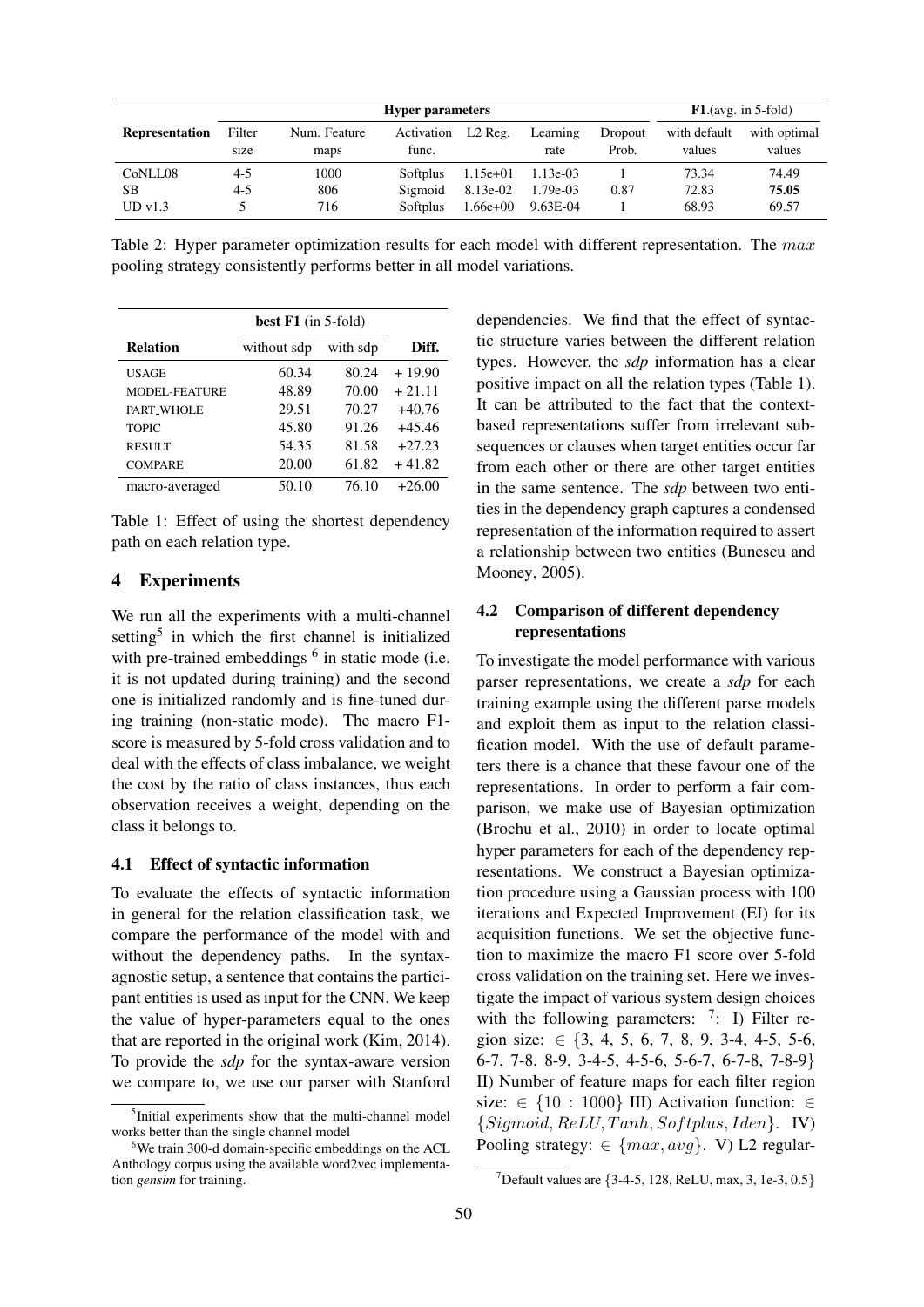| <b>Sentence</b>                   | This indicates that there is no need to add punctuation in transcribing spoken corpora simply in order to help parsers.                                                                                                                                                                                                                                                                                                                                                                                                                                           | class: PART <sub>-WHOLE</sub> |
|-----------------------------------|-------------------------------------------------------------------------------------------------------------------------------------------------------------------------------------------------------------------------------------------------------------------------------------------------------------------------------------------------------------------------------------------------------------------------------------------------------------------------------------------------------------------------------------------------------------------|-------------------------------|
| CoNLL08<br><b>SB</b><br>UD v1.3   | punctuation $\leftarrow$ obj $\leftarrow$ add $\rightarrow$ adv $\rightarrow$ in $\rightarrow$ pmod $\rightarrow$ transcribing $\rightarrow$ obj $\rightarrow$ spoken corpora<br>punctuation $\leftarrow$ dobj $\leftarrow$ add $\rightarrow$ prep $\rightarrow$ in $\rightarrow$ pcomp $\rightarrow$ transcribing $\rightarrow$ dobj $\rightarrow$ spoken corpora<br>punctuation $\leftarrow$ dobj $\leftarrow$ add $\rightarrow$ advcl $\rightarrow$ transcribing $\rightarrow$ dobj $\rightarrow$ spoken corpora                                               |                               |
| <b>Sentence</b>                   | In the process we also provide a formal definition of parsing motivated by an informal notion due to Lang.                                                                                                                                                                                                                                                                                                                                                                                                                                                        | class: MODEL-FEATURE          |
| CoNLL08<br><b>SB</b><br>UDv1.3    | formal definition $\rightarrow$ nmod $\rightarrow$ of $\rightarrow$ pmod $\rightarrow$ parsing<br>formal definition $\rightarrow$ prep $\rightarrow$ of $\rightarrow$ pobj $\rightarrow$ parsing<br>formal definition $\rightarrow$ nmod $\rightarrow$ parsing                                                                                                                                                                                                                                                                                                    |                               |
| <b>Sentence</b>                   | This paper describes a practical "black-box" methodology for automatic evaluation of question-answering NL systems in spoken dialogue.                                                                                                                                                                                                                                                                                                                                                                                                                            | class: USAGE                  |
| CoNLL<br>SB<br>UD <sub>VI.3</sub> | ""black-box" methodology $\rightarrow$ nmod $\rightarrow$ for $\rightarrow$ pmod $\rightarrow$ evaluation $\rightarrow$ nmod $\rightarrow$ of $\rightarrow$ pmod $\rightarrow$ question-answering NL systems<br>"black-box" methodology $\rightarrow$ prep $\rightarrow$ for $\rightarrow$ pobj $\rightarrow$ evaluation $\rightarrow$ prep $\rightarrow$ of $\rightarrow$ pobj $\rightarrow$ question-answering NL systems<br>"black-box" methodology $\rightarrow$ nmod $\rightarrow$ evaluation $\rightarrow$ nmod $\rightarrow$ question-answering NL systems |                               |

Table 4: The examples for which the CoNLL/SB-based models correctly predict the relation type in 5-fold trials, whereas the UD based model has an incorrect prediction.

ization:  $\in \{1e-4 : 1e+2\}$ . VI) Learning rate:  $\in \{1e-6: 1e-2\}$ . VII) Dropout probability <sup>8</sup>:  $\in \{0.1 : 1\}$ . Table 2 presents the optimal values for each configuration using different dependency representations. We see that the optimized parameter settings vary for the different representations, showing the importance of tuning for these types of comparisons. The results furthermore show that the *sdp*s based on the Stanford Basic (SB) representation provide the best performance, followed by the CoNLL08 representation. We observe that the results for the UD representation are quite a bit lower than the two others.

## 5 Error analysis

Table 3 presents the effect of each parser representation in the classification task, broken down by relation type. We find that the UD-based model falls behind the others on the most relation types (i.e, COMPARE, MODEL-FEATURE, PART WHOLE, TOP-ICS). To explore these differences in more detail, we manually inspect the instances for which the CoNLL/SB-based models correctly predict the relation type in 5-fold trials, whereas the UD-based model has an incorrect prediction. Table 4 shows some of these examples, marking the entities and the gold class of each instance and also showing the *sdp* from each representation. We observe that the UD paths are generally shorter. A striking similarity between most of the instances is the fact that one of the entities resides in a prepositional phrase. Whereas the SB and CoNLL paths explicitly represent the preposition in the path, the UD representation does not. Clearly, the difference between for

|                      |      | best F1 (in 5-fold) |       |       |  |
|----------------------|------|---------------------|-------|-------|--|
| <b>Relation</b>      | Frq. | CoNLL               | SВ    | UD    |  |
| USAGE                | 947  | 76.84               | 82.39 | 77.56 |  |
| <b>MODEL-FEATURE</b> | 498  | 68.27               | 68.54 | 66.36 |  |
| PART WHOLE           | 425  | 75.32               | 71.28 | 67.11 |  |
| <b>TOPIC</b>         | 258  | 89.32               | 90.57 | 87.62 |  |
| <b>RESULT</b>        | 193  | 82.35               | 81.69 | 82.86 |  |
| <b>COMPARE</b>       | 136  | 66.67               | 66.67 | 54.24 |  |
| macro-averaged       |      | 76.94               | 77.57 | 72.83 |  |

Table 3: Effect of using the different parser representation on each relation type.

instance the USAGE and PART WHOLE relation may be indicated by the presence of a specific preposition (*X for Y* vs. *X of Y*). This is also interesting since this particular syntactic choice has been shown in previous work to have a negative effect on intrinsic parsing results for English (Schwartz et al., 2012).

## 6 Conclusion

This paper has examined the use of dependency representations for neural relation classification and has compared three widely used representations. We find that representation matters and that certain choices have clear consequences in downstream processing. Future work will extend the study to neural dependency parsers and other relation classification data sets.

 ${}^{8}$ The probability that each element is kept, in which 1 implies that none of the nodes are dropped out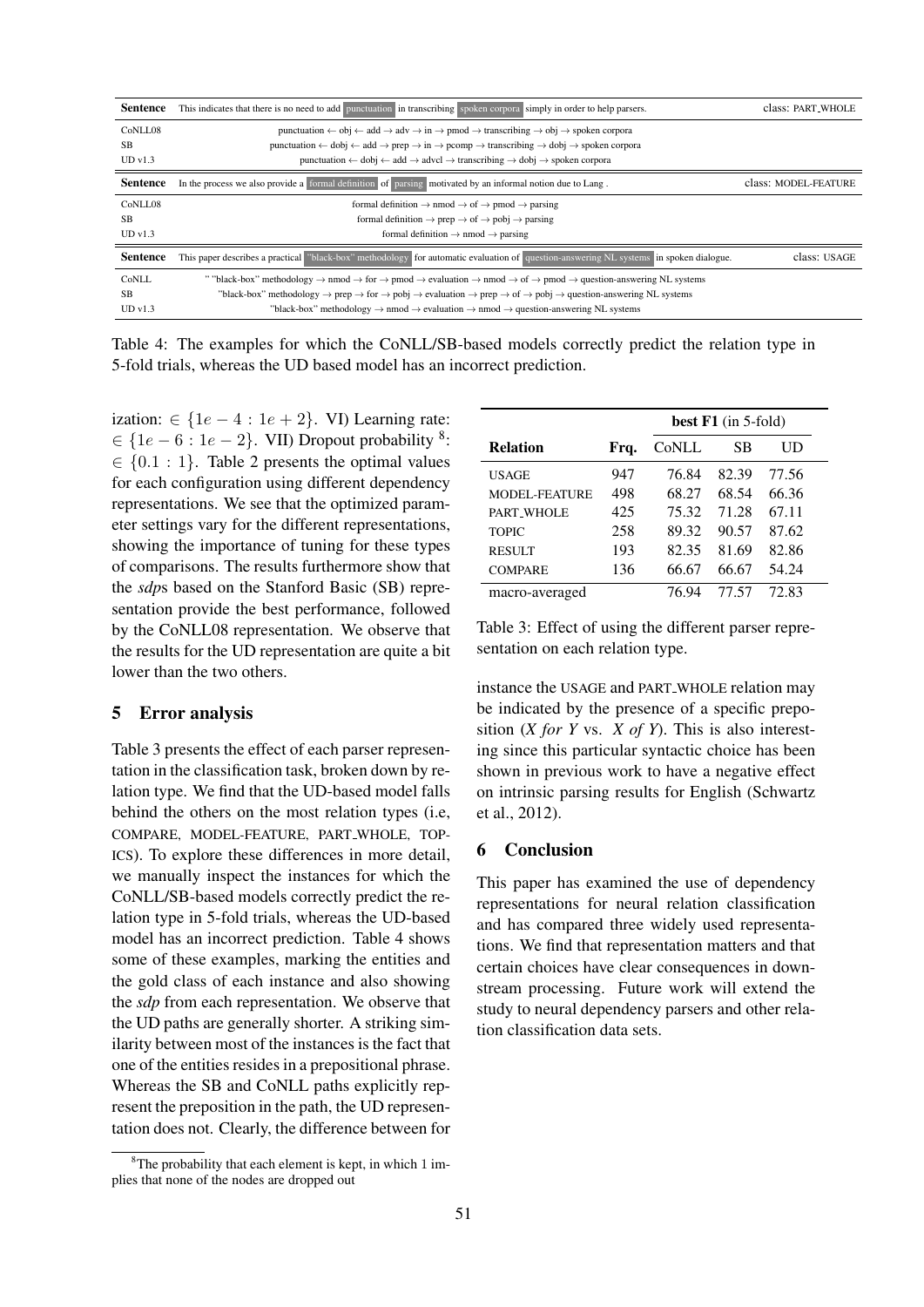### References

- Bernd Bohnet and Joakim Nivre. 2012. A transitionbased system for joint part-of-speech tagging and labeled non-projective dependency parsing. In *Proceedings of EMNLP*, pages 1455–1465, Jeju Island, Korea. ACL.
- Eric Brochu, Vlad M. Cora, and Nando de Freitas. 2010. A tutorial on bayesian optimization of expensive cost functions, with application to active user modeling and hierarchical reinforcement learning. *CoRR*, abs/1012.2599.
- Razvan C. Bunescu and Raymond J. Mooney. 2005. A shortest path dependency kernel for relation extraction. In *Proceedings of the Conference on Human Language Technology and Empirical Methods in Natural Language Processing*, HLT '05, pages 724–731, Stroudsburg, PA, USA. Association for Computational Linguistics.
- Javid Ebrahimi and Dejing Dou. 2015. Chain based rnn for relation classification. In *HLT-NAACL*.
- Jakob Elming, Anders Johannsen, Sigrid Klerke, Emanuele Lapponi, Héctor Martínez Alonso, and Anders Søgaard. 2013. Down-stream effects of treeto-dependency conversions. In *Human Language Technologies: Conference of the North American Chapter of the Association of Computational Linguistics, 2013*, pages 617–626.
- Kata Gabor, Davide Buscaldi, Anne-Kathrin Schu- ´ mann, Behrang QasemiZadeh, Haïfa Zargayouna, and Thierry Charnois. 2018. Semeval-2018 Task 7: Semantic relation extraction and classification in scientific papers. In *Proceedings of International Workshop on Semantic Evaluation (SemEval-2018)*, New Orleans, LA, USA.
- Richard Johansson and Pierre Nugues. 2007. Extended constituent-to-dependency conversion for english. In *NODALIDA 2007 Proceedings*, pages 105– 112. University of Tartu.
- Yoon Kim. 2014. Convolutional neural networks for sentence classification. In *Proceedings of the 2014 Conference on Empirical Methods in Natural Language Processing*, pages 1746–1751. Association for Computational Linguistics.
- Filippos Kokkinos and Alexandros Potamianos. 2017. Structural attention neural networks for improved sentiment analysis. In *Meeting of the European Chapter of the Association for Computational Linguistics*, pages 586–591, Valencia, Spain.
- Christopher D. Manning, Mihai Surdeanu, John Bauer, Jenny Finkel, Steven J. Bethard, and David Mc-Closky. 2014. The Stanford CoreNLP natural language processing toolkit. In *Association for Computational Linguistics (ACL) System Demonstrations*, pages 55–60.
- Diego Marcheggiani, Anton Frolov, and Ivan Titov. 2017. A simple and accurate syntax-agnostic neural model for dependency-based semantic role labeling. In *Proceedings of the 21st Conference on Computational Natural Language Learning*, pages 411–420. Association for Computational Linguistics.
- Mitchell Marcus, Beatrice Santorini, and Mary Ann Marcinkiewicz. 1993. Building a large annotated corpora of English. The Penn Treebank. *Journal of Computational Linguistics*, 19:313–330.
- M. Marneffe, B. Maccartney, and C. Manning. 2006. Generating typed dependency parses from phrase structure parses. In *Proceedings of the Fifth International Conference on Language Resources and Evaluation (LREC-2006)*.
- Marie-Catherine de Marneffe, Timothy Dozat, Natalia Silveira, Katri Haverinen, Filip Ginter, Joakim Nivre, and Christopher D. Manning. 2014. Universal stanford dependencies: A cross-linguistic typology. In *Proceedings of the Ninth International Conference on Language Resources and Evaluation (LREC-2014)*.
- Ryan McDonald, Joakim Nivre, Yvonne Quirmbach-Brundage, Yoav Goldberg, Dipanjan Das, Kuzman Ganchev, Keith Hall, Slav Petrov, Hao Zhang, and Oscar Täckström. 2013. Universal dependency annotation for multilingual parsing. In *Proceedings of Association for Computational Linguistics (ACL)*, pages 92–97.
- Yusuke Miyao, Rune Sætre, Kenji Sagae, Takuya Matsuzaki, and Jun'ichi Tsujii. 2008. Task-oriented evaluation of syntactic parsers and their representations. In *Meeting of the Association for Computational Linguistics*, pages 46–54, Columbus, OH, USA.
- Joakim Nivre, Marie-Catherine de Marneffe, Filip Ginter, Yoav Goldberg, Jan Hajic, Christopher D. Manning, Ryan T. McDonald, Slav Petrov, Sampo Pyysalo, Natalia Silveira, Reut Tsarfaty, and Daniel Zeman. 2016. Universal dependencies v1: A multilingual treebank collection. In *Proceedings of the Tenth International Conference on Language Resources and Evaluation LREC*.
- Farhad Nooralahzadeh, Lilja Øvrelid, and Jan Tore Lønning. 2018. Sirius-ltg-uio at semeval-2018 task 7: Convolutional neural networks with shortest dependency paths for semantic relation extraction and classification in scientific papers. In *Proceedings of the 12th International Workshop on Semantic Evaluation (SemEval-2018*, New Orleans, LA, USA.
- Stephan Oepen, Lilja Øvrelid, Jari Björne, Richard Johansson, Emanuele Lapponi, Filip Ginter, and Erik Velldal. 2017. The 2017 Shared Task on Extrinsic Parser Evaluation. Towards a reusable community infrastructure. In *Proceedings of the 2017 Shared Task on Extrinsic Parser Evaluation at the Fourth International Conference on Dependency Linguistics*